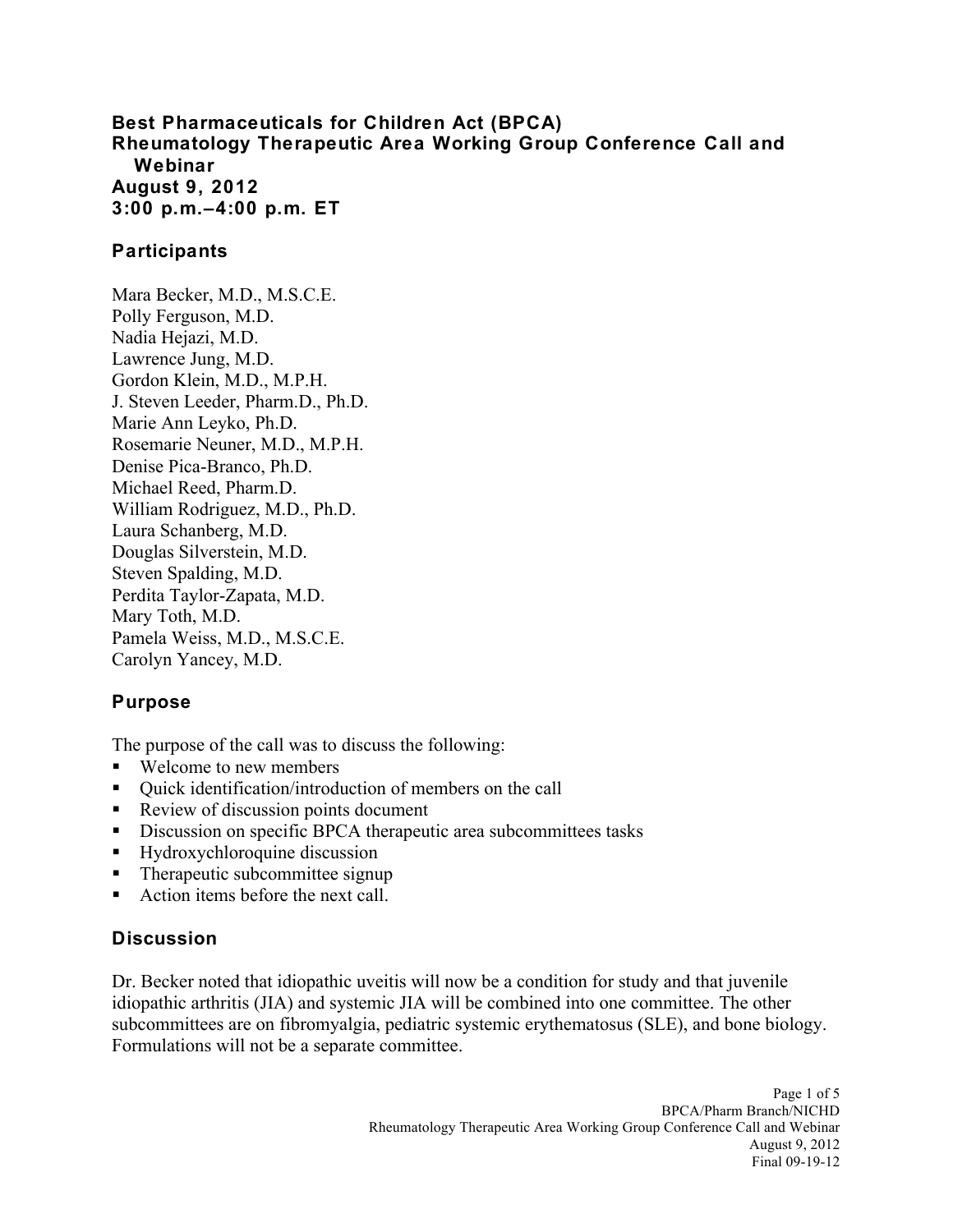Dr. Becker briefly summarized the discussion on these diseases from the previous conference call:

- **Idiopathic Uveitis.** There is very little information on therapeutics for idiopathic uveitis in children with JIA. It is a common condition, which would provide the opportunity to look at monoclonal antibodies and other disease-modifying antirheumatic drugs such as infliximab, adalimumab, abatacept, mycophenolate, methotrexate, and combination therapy.
- biologic drugs with study into the common drugs that are used extensively but about which IL-1 agents; they are not currently indicated for systemic JIA treatment. **JIA and Systemic JIA.** It will be important to balance study into the new, promising there is little information. There has been discussion about proposing further study on anti-
- Rheumatoid Arthritis (CARA) registry could possibly be a source to find these patients. **Fibromyalgia.** There is interest in studying Lyrica and amitriptyline. It is difficult to find pediatric patients who are not already taking amitriptyline; the Clinical Audit of Care in
- **Pediatric SLE.** Drugs of interest in this area include mycophenolate mofetil, azathioprine, cyclophosphamide rituximab, and hydroxychloroquine.
- **Bone Biology.** Areas of study include use of bisphosphonates in pediatric rheumatology patients and screen frequency/guidelines for bone loss.

 Dr. Becker invited Dr. Klein to expand on the bone biology study area. Dr. Klein said that bone only fail to address bone loss but could possibly increase it. Dr. Klein suggested that it would be helpful to study the effect of bisphosphonates in some very specific situations because there is possibly involve co-administration of bisphosphonate with evaluation every 6 months for biology involves two adaptive responses in rheumatologic conditions: inflammatory response and endogenous stress response. The endogenous glucocorticoids that are produced cause bone loss. Bisphosphonates have been shown to assist in stopping this bone loss, specifically in patients who have osteogenesis imperfecta. There has been no evidence of growth impairment, hypocalcaemia, atypical femoral fractures, or osteonecrosis of the jaw. The processes involved in these diseases are conducive to bone loss, and most of the drugs, most notably steroids, could not some safety information available for bisphosphonates. This could serve as a substitute analog for conditions where steroids are used to treat chronic inflammatory conditions and could changes in bone density. Dr. Schanberg? mentioned that the type of study Dr. Klein suggested would be more appropriately a National Institutes of Health (NIH) Research Grant Program study because it is a new concept. The study may need to begin with a more general question, such as long-term safety of bisphosphonates in rheumatic children or differentiating between bone loss from inflammation versus bone loss from drug use.

 showed certain combinations of a biologic and methotrexate are superior to any other **Hydroxychloroquine.** Dr. Rodriquez asked the group how often anyone has used a "combo," such as hydroxychloroquine combined with methotrexate. He referred to a Finnish study that combinations currently in use. Dr. Schanberg responded that in the rheumatology area, this is referred to as triple therapy, which is the combination of methotrexate, hydroxychloroquine, and sulfasalazine. This has been shown to be as effective in adults as other biologics and other types of therapies. However, three medications could be too many for a child to take, and there may be formulation issues. This is not a common therapy for children. Dr. Ferguson commented that she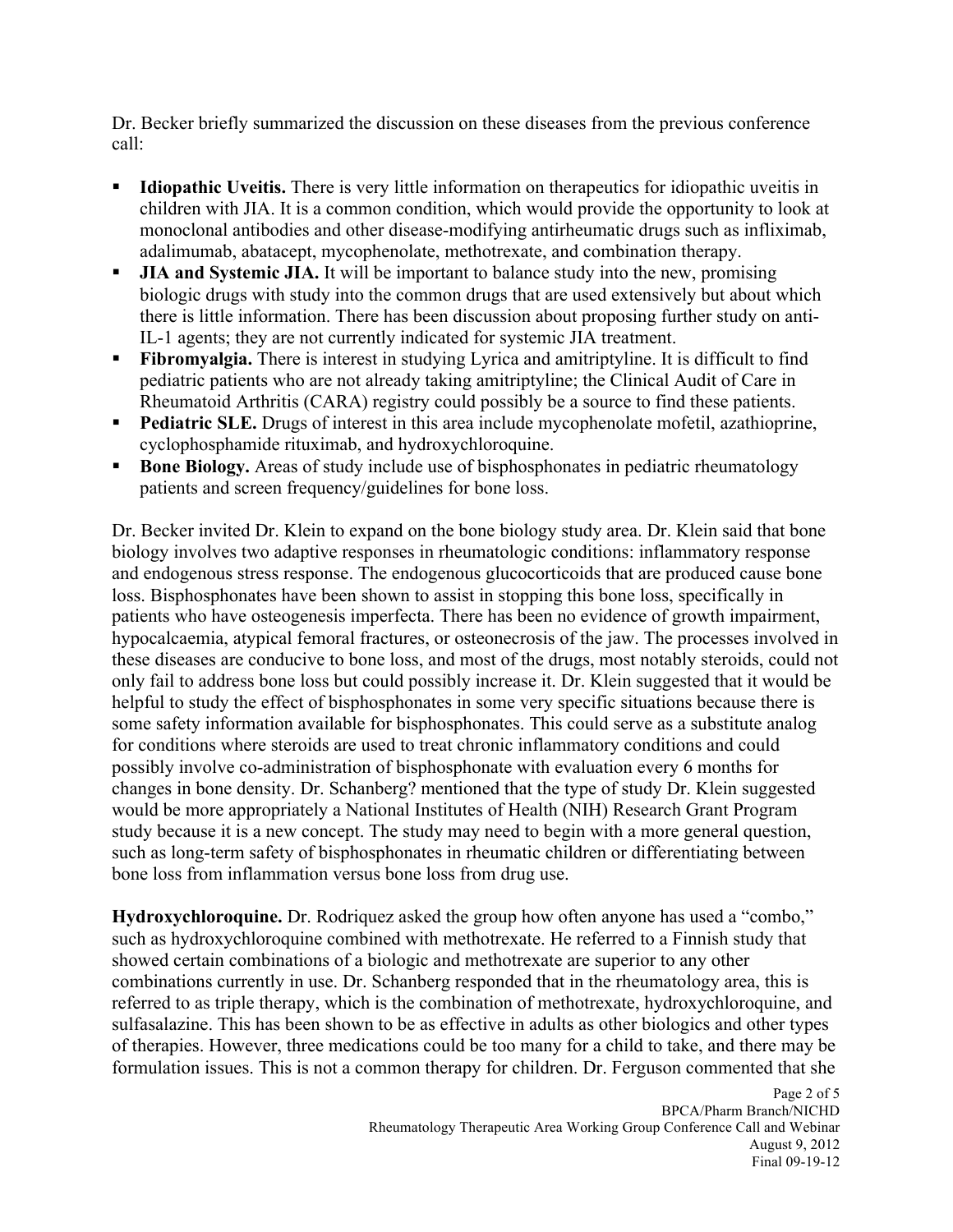monotherapy. There are no child-specific data suggesting that the combination is better than prescribes the combination of methotrexate and hydroxychloroquine frequently for JIA, especially if the patient's insurance will not cover a biologic; she almost never uses methotrexate methotrexate alone, but studies on this subject conducted by Dr. James O'Dell from the University of Nebraska Medical Center in adult rheumatoid arthritis do show this. Although sulfasalazine would work well in this combination, it is not a viable option for use in children because it requires twice-daily doses and because allergic reactions are often a problem.

 worthwhile question to address. There are 7,500 children in the CARA registry, of which 1,200 into the differences in how this drug works in the pediatric population and that it would be Ferguson noted that she is unaware of information on pediatric ocular toxicity of CARA registry. Dr. Schanberg said that looking at a comparison of the efficacy of the combination of methotrexate and hydroxychloroquine versus methotrexate monotherapy would be a useful and are currently taking hydroxychloroquine. Dr. Rodriguez pointed out that there is some research important to find out what adjustments in compounding and dosing have to be made in order for hydroxychloroquine to be safe for children. Currently, dosing for adults is based on avoiding adverse effects, in this case eye disease, as opposed to efficacy to address the actual disease. Dr. hydroxychloroquine, but Dr. Schanberg said that could possibly be addressed by using the

 medication. The CARA registry could be a resource for this kind of study. Dr. Toth mentioned that there have been data that coronary artery disease and stroke may be prevented in adults with the CARA registry is to follow children into adulthood. Dr. Klein asked about the possibility of Another advantage to using a combination of drugs is the lower cost of the combination compared with a biologic. There is a proposal submitted to the National Institute of Arthritis and Musculoskeletal and Skin Diseases for a planning grant to study the use of methotrexate to prevent extended oligoarthritis. It might also be useful to further explore the use of hydroxychloroquine sulfate (Plaquenil). A high percentage of lupus and dermatomyositis patients are on hydroxychloroquine in addition to other therapies. Dr. Ferguson referred to a study that explored flares in people who discontinued use of hydroxychloroquine either as directed by their physician or at their own instigation versus flares in those who continued the lupus; this may be an area to study in the pediatric population. Dr. Rodriguez pointed out that it will be important to ensure that there is good long-term follow-up on exposure and that the CARA registry appears to be a good mechanism to do that, but there needs to be formal planning upfront to do that. Dr. Ferguson said that the challenge with cardiovascular disease is that the power is limited because cardiovascular events are uncommon in children. One of the goals of using Doppler ultrasound to measure vascular dimensions in these children. Dr. Schanberg responded that to do so would be expensive and challenging because of the need for standardization.

Dr. Taylor-Zapata thanked Drs. Becker and Schanberg for chairing the Rheumatology working group and reviewed the two primary tasks for the subcommittees:

• Provide judgment regarding the scientific questions that need to be addressed regarding drugs, biologics, devices, and/or indications in the specific area of expertise.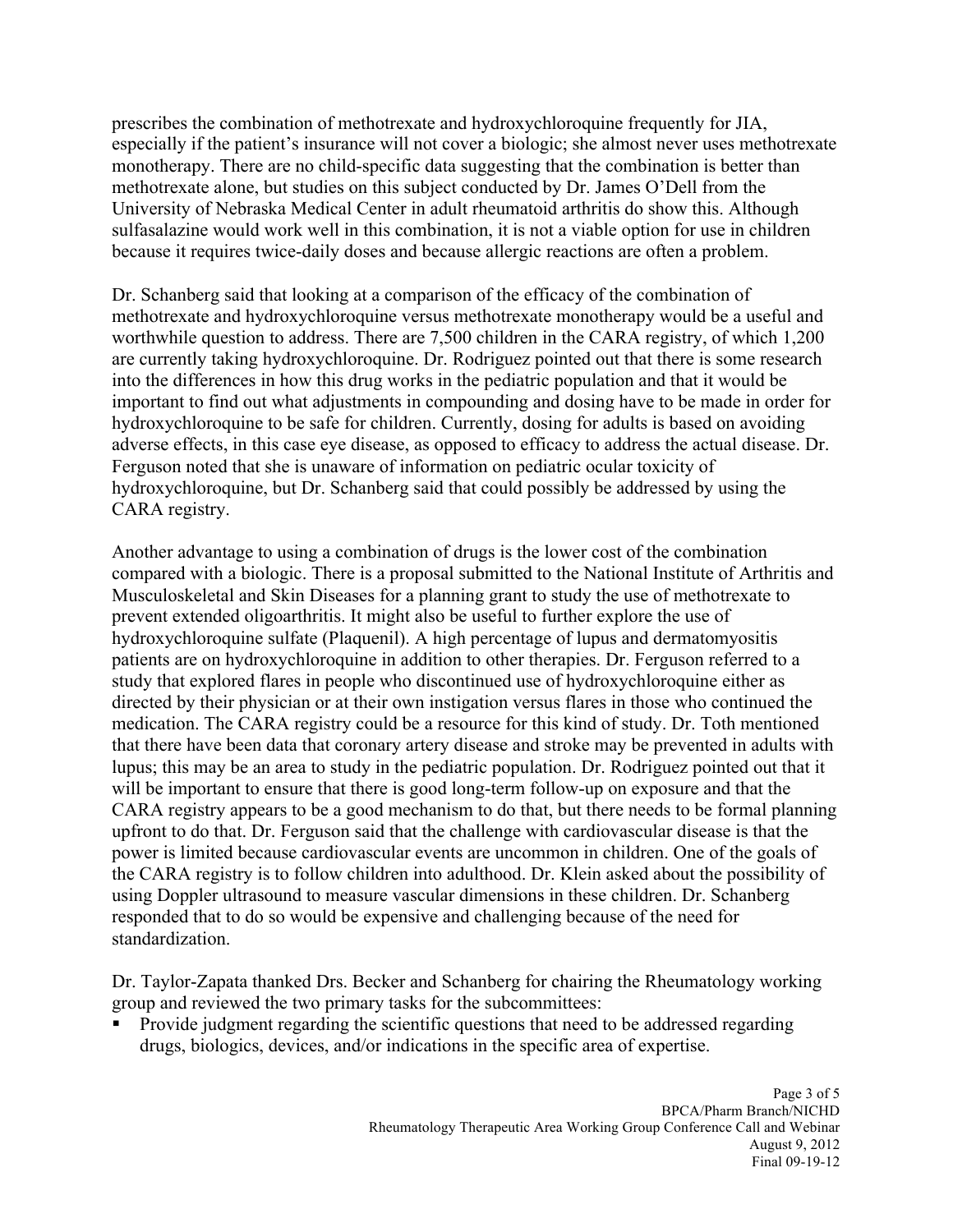- – *These considerations must be within the context of the current FDA-approved label (if it exists), not off-label, noting specifically where pediatric information is underdeveloped or lacking.*
- Provide opinion regarding the feasibility and impact of funding and conducting additional studies about the drug, biologic, device, and/or indication of interest.

Dr. Taylor-Zapata outlined the steps in a template that the members can use to assist them in providing this information, which is due by September 21, 2012:

- Develop a paragraph on the scientific gaps in therapeutics in the chosen field.
- Develop a needs assessment list—a list of what is needed to address the gap(s), such as pharmacokinetic or safety data missing from the label or studies that need to be done.
- advances and evidence-based treatment in the chosen field. Develop a brief reference list for the most relevant articles/journals related to scientific
- $\blacksquare$  Draft a blueprint for feasible and reasonable ways to close the gap(s).

Dr. Taylor-Zapata clarified that this information should not be very detailed, perhaps a page long, with specific information about the population for study and a proposed design. She stressed that these are recommendations to the *Eunice Kennedy Shriver* National Institute of Child Health and Human Development and the NIH; there is no funding guarantee for these recommendations. These recommendations will be submitted to the Pediatric Trials Network, which will then prioritize viable options. The subcommittees may have one or two conference calls, after which they would present their recommendations to the Rheumatology Working Group.

 participation in the study. This could be possibly be accomplished by conducting a pragmatic Dr. Yancey revisited the question of randomized withdrawal study design. Based on her experience, there has been concern about randomized withdrawal studies in pediatric rheumatology because of clinical flares. Dr. Ferguson responded that almost all children with JIA who are in clinical remission on medications for a period of time are given a trial off medicine. It is standard practice to take children off medication if they have been disease-free for a given period—2 years, for example—and doing so presents an excellent opportunity to collect data. This model is different from the randomized withdrawal studies that have been done on some of the biologics, for example, where children are taken off medications after a specific period of time and flares are measured. Instead, the model Dr. Ferguson was discussing would include children who are in remission and are discontinuing medication regardless of their trial rather than a randomized trial.

Dr. Becker noted that it would be helpful for subcommittees to have a chairperson. Dr. Ferguson will be the chairperson for the JIA/systemic JIA subcommittee, Dr. Spalding will join the idiopathic uveitis subcommittee, Dr. Marilynn Punaro will join the lupus subcommittee, and Dr. Reed will join the fibromyalgia subcommittee. Dr. Toth is willing to be on whichever subcommittee needed. Dr. Leyko will review the subcommittees and respond next week with her preference, and she offered to help with literature searches on the chosen drugs of study. Drs. Becker and Schanberg will provide expertise on rheumatology for those subcommittees that do